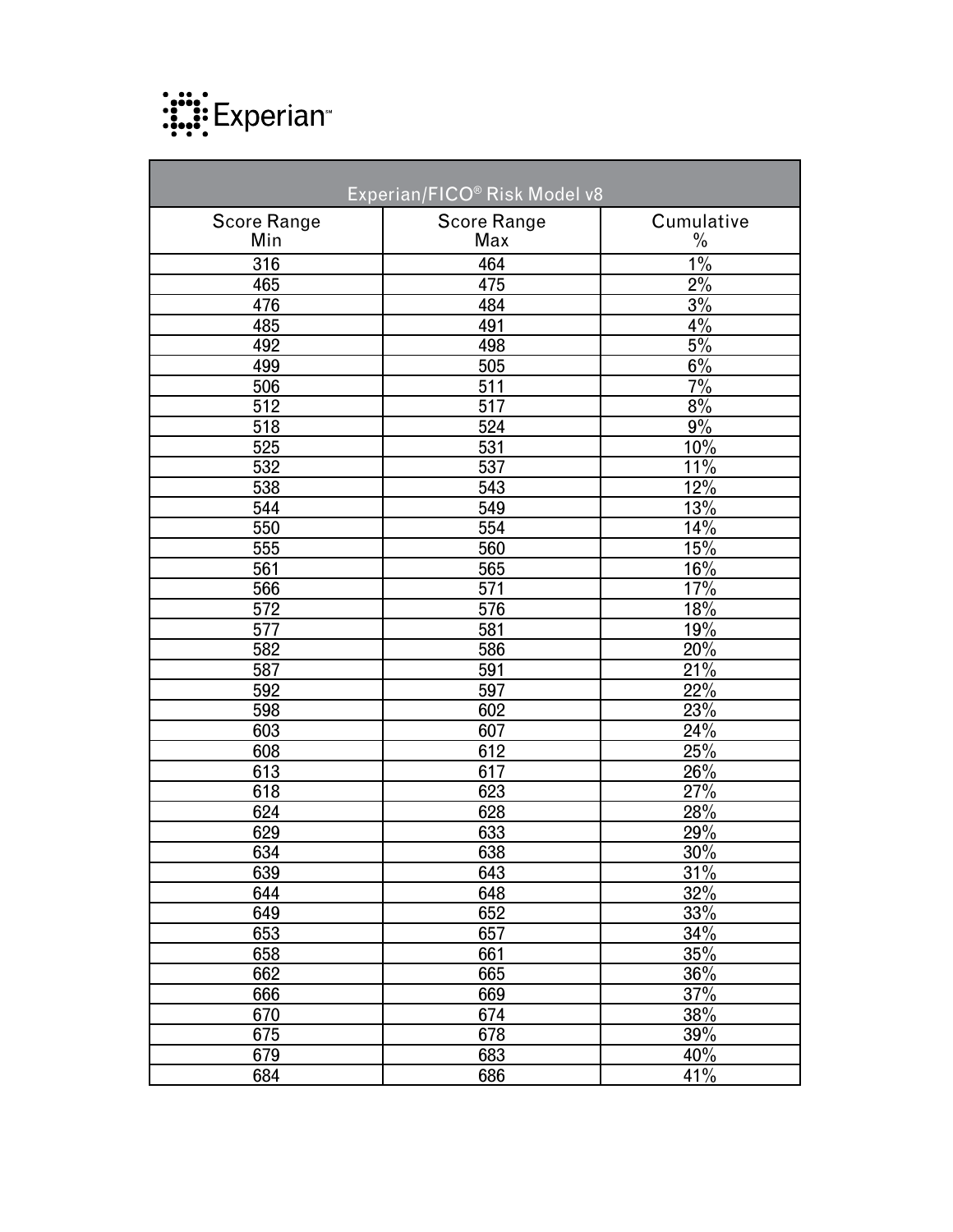| 687              | 690              | 42% |
|------------------|------------------|-----|
| 691              | 694              | 43% |
| 695              | 698              | 44% |
| 699              | 702              | 45% |
| 703              | 705              | 46% |
| 706              | 708              | 47% |
| 709              | 712              | 48% |
| 713              | 713              | 49% |
| 714              | 717              | 50% |
| 718              | 720              | 51% |
| <u>721</u>       | 724              | 52% |
| 725              | 727              | 53% |
| 728              | 730              | 54% |
| 731              | 733              | 55% |
| 734              | 736              | 56% |
| $\overline{737}$ | 739              | 57% |
| 740              | 742              | 58% |
| 743              | 743              | 59% |
| 744              | 746              | 60% |
| 747              | 748              | 61% |
| 749              | 751              | 62% |
| 752              | 754              | 63% |
| 755              | 756              | 64% |
| 757              | 760              | 65% |
| 761              | 762              | 66% |
| 763              | 764              | 67% |
| 765              | $\frac{1}{767}$  | 68% |
| 768              | 770              | 69% |
| 771              | $\overline{772}$ | 70% |
| 773              | 775              | 71% |
| 776              | 778              | 72% |
| 779              | 780              | 73% |
| 781              | 782              | 74% |
| 783              | 784              | 75% |
| 785              | 787              | 76% |
| 788              | 788              | 77% |
| 789              | 791              | 78% |
| 792              | 793              | 79% |
| 794              | 796              | 80% |
| 797              | 797              | 81% |
| 798              | 800              | 82% |
| 801              | 802              | 83% |
| 803              | 804              | 84% |
| 805              | 806              | 85% |
| 807              | 808              | 86% |
| 809              | 810              | 87% |
| 811              | 812              | 88% |
| 813              | 814              | 89% |